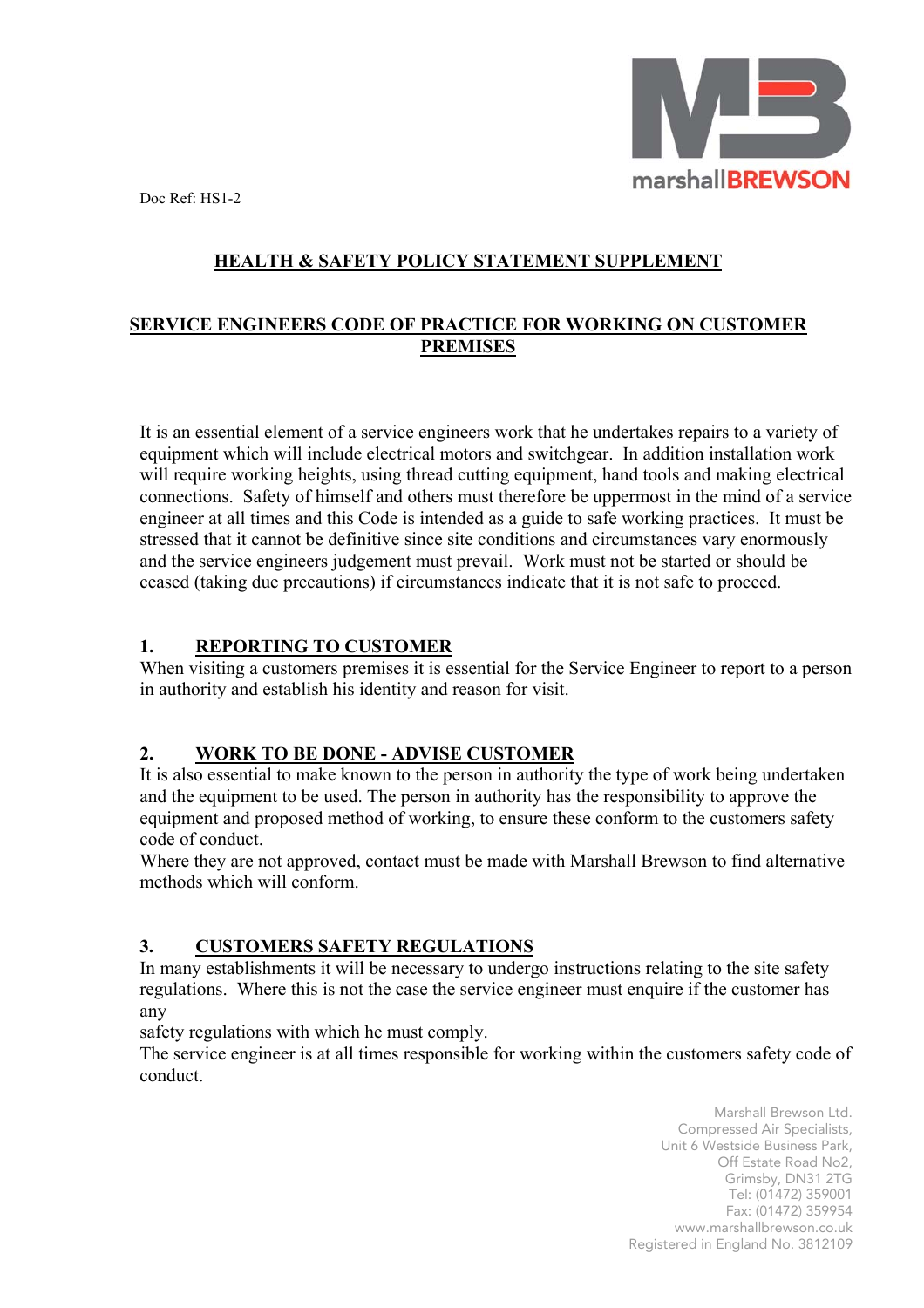### **4. IDENTITY CARDS**

Where required to do so identity cards will be worn.

### **5. CUSTOMER FACILITIES AND EQUIPMENT**

If appropriate the service engineer should enquire what personal facilities are available, e.g. washing/toilet/canteen/first aid.

### **6. VEHICLES**

Marshall Brewson company vehicles must be parked safely and in accordance with the customers requirements. Vehicles may be subject to the same search procedures as the customers employees vehicles.

### **7. CUSTOMERS TOOLS**

It is generally not acceptable for a service engineer to use customers tools to assist him in carrying out his work unless circumstances dictate there is no other course of action. In such circumstances the person in authority must approve.

### **8. PROTECTIVE CLOTHING & SAFETY EQUIPMENT**

Company issued protective clothing should be worn at all times, specifically safety shoes, hard hats, goggles, ear protectors etc must be worn as appropriate to the type of work being undertaken.

### **9. C.O.S.H.H. REGULATIONS**

No substances may be obtained (ie. local purchase) for use that has not previously been cleared by Marshall Brewson under the C.O.S.H.H. regulations. The customer must clear these products under their C.O.S.H.H regulations.

### **10. SCAFFOLDING**

When scaffold is being used over 6'6" high (2m) handrails, toe boards and proper means of access must be provided. Scaffolding must be maintained in a safe condition at all times.

### **11. LADDERS**

Any ladders used must be free from obvious defects and must be of a size and type suitable for the work in hand. They must be lashed, footed or otherwise made secure when in use.

### **12. OVERHEAD WORK**

No work must be commenced above the heads of the customers employees, or roadways until all precautions have been taken to ensure the safety of persons and property below.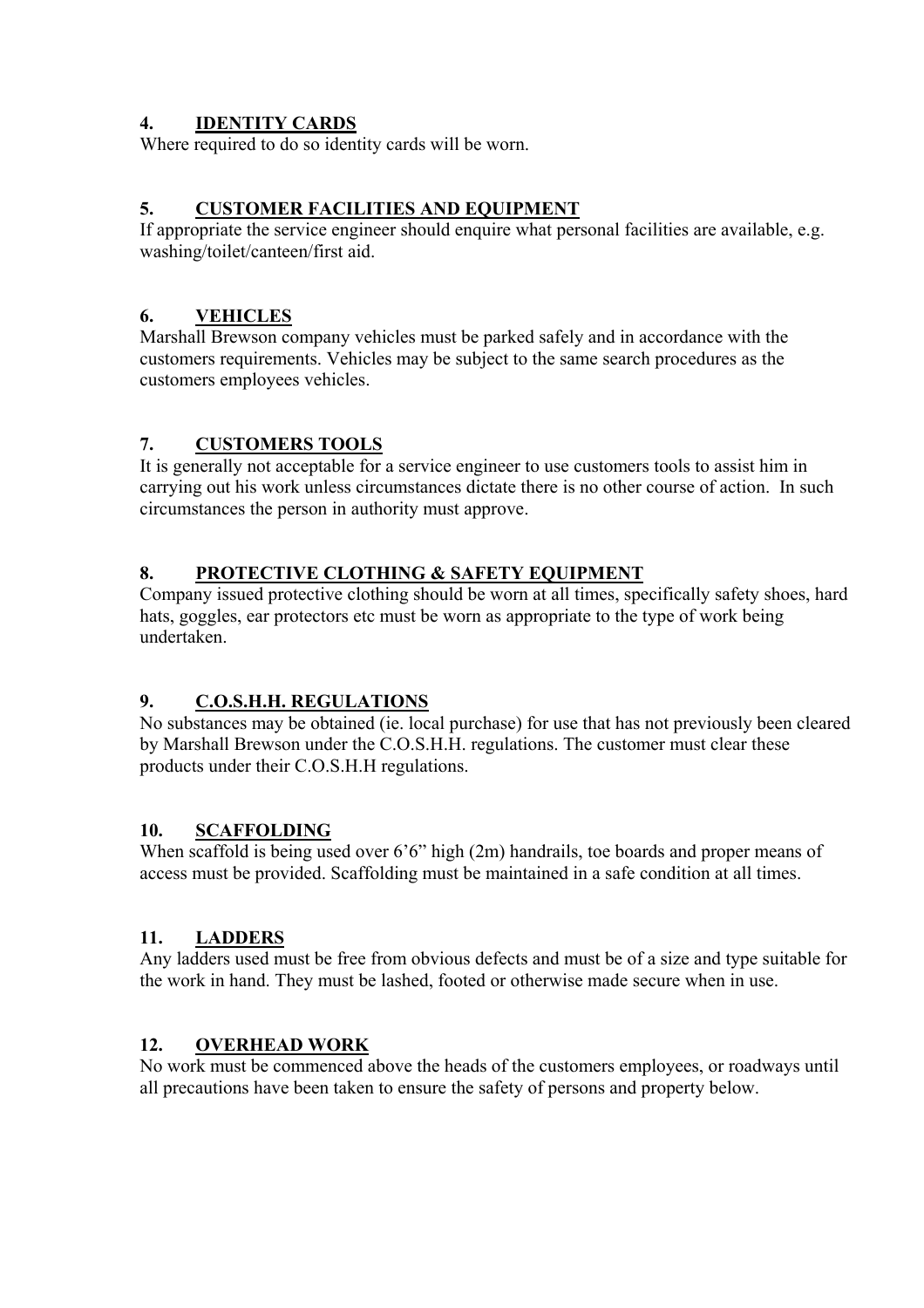### **13. WELDING**

Where any welding or burning is to be carried out on site the person in authority must be advised and the service engineer must obtain a hot work permit

#### **A. Before Starting Work**

- (1) The Appointed Service Engineer will be responsible for fire, safety and for seeing that precautions are taken. The Service Engineer will obtain from the person in charge at each site permission to start work & obtain a Hot Work Permit where required..
- (2) All Service Engineers on each site shall be made aware of the location of the site's fire alarms and fire fighting equipment.
- (3) The Appointed Service Engineer will examine all property in the vicinity including the area on the other side of the wall or partition to ensure that no combustible material is in danger of ignition either directly or by conducted heat.
- (4) The area shall be cleared of all moveable and/or combustible materials to a distance of not less than 15 metres from the point of application of heat. Combustible materials which cannot be moved must be covered and fully protected by overlapping sheets or screens of non-combustible material.
- (5) Ensure there is adequate ventilation.
- (6) Warn any person(s) working in the area.
- (7) Provide screening if appropriate.

#### **B. During the progress of work**

- (1) The Service Engineer will arrange for a person to work alongside the operative(s) using the equipment to see that there is no outbreak of fire and shall have available for immediate use at least two buckets of dry sand and a hose connected to the nearest hydrant with the supply of water turned on and controlled at the nozzle of the hose. Where water would aggravate a fire or explosion or where there is no water supply there shall be available for immediate use at the side of the operations at least two suitable fully charged fire extinguishers.
- (2) The lighting of all blow lamps, torches and cutting equipment shall be carried out strictly

in accordance with the manufacturer's instructions and no piece of lighted equipment shall be left unattended.

(3) Gas cylinders not required for immediate use shall be kept outside the building in which the work is taking place and in any event at least 15 metres from the point of application of heat.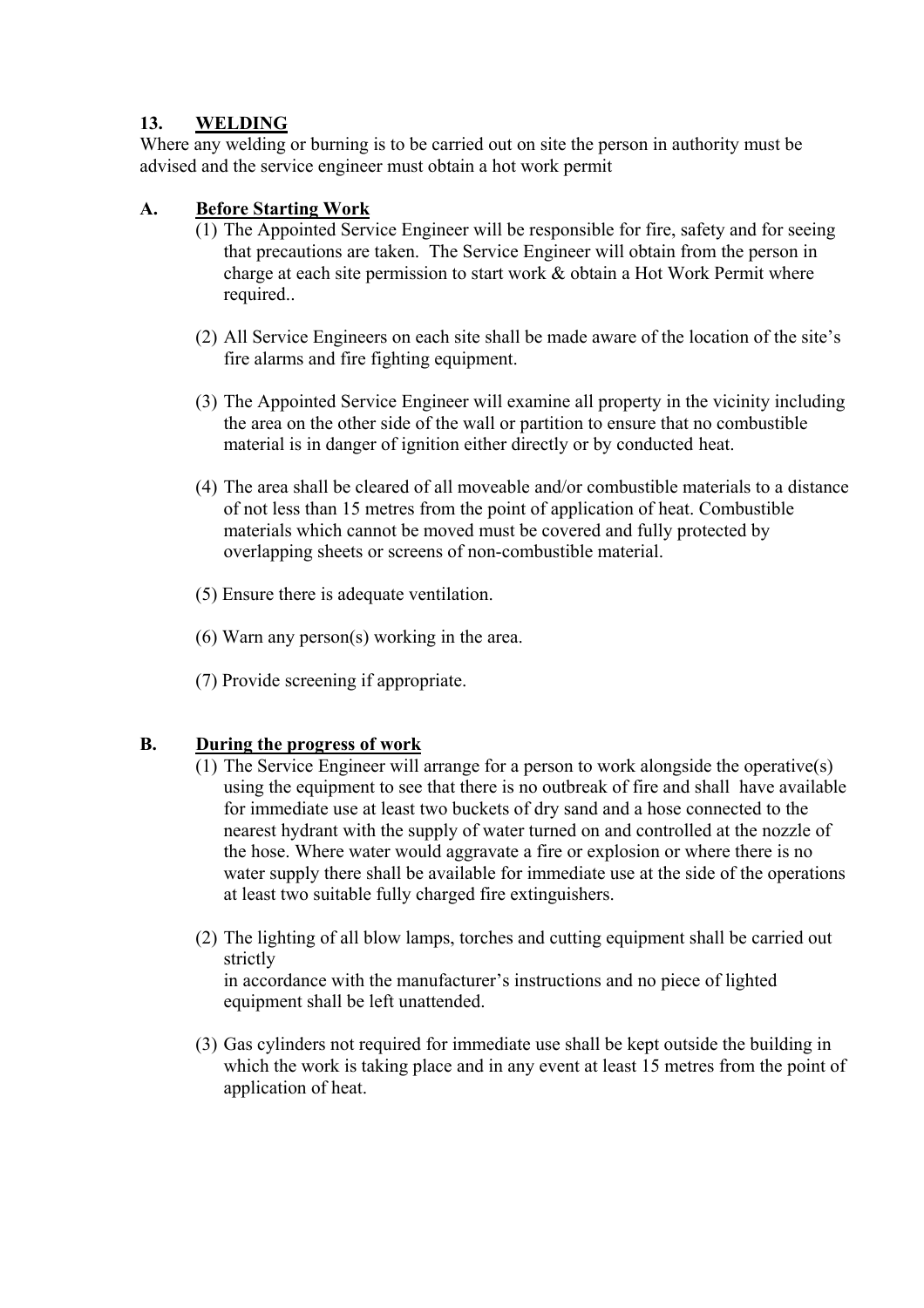### **C. After Ceasing Work**

Upon completion of the application of heat a continuous examination for a period of one hour shall be made of:

(1) The immediate vicinity of the work, i.e. with a radius of 15 metres.

(2) The area on the other side of any wall or partition to ensure that there is no risk of fire.

### **14. THREADING MACHINE GUARDS**

All threading machinery must be guarded as far as is at all times practical. Where it is not practical to use a guard in accordance with H.S.E Technical Data precautions must be taken to avoid a possible accident.

### **15. ELECTRICAL POWER TOOLS - 110 VOLT**

Wherever possible the use of 110 volt electrical power tools shall be used.

### **16. ELECTRICAL TOOLS**

Only the company supplied electrical tools may be used to carry out diagnostic or repair work to electrical equipment. All electrical tools must have a current PAT test certificate. When multi meters are used, the fused type probes must always be fitted.

# **17. DEFECTIVE TOOLS/EQUIPMENT**

Any defects in the company tools or equipment which effect their safe use must be reported to the departmental manager without delay. Defective tools/equipment should not be used.

# **18. ELECTRICAL ISOLATORS**

When working on electrically powered equipment it is an essential first requirement to establish the position of the controlling isolating switch and render it in the off position. Under the 1989 Electricity at Work Regulations, such isolators should be of the positive off position type and be lockable. Where such isolators conform to these regulations they must be padlocked in the off position and the Company issued sign attached indicating that work is being undertaken. Where such isolators do not conform the person in authority must be made aware. The isolator will be switched off and the appropriate fuses (whether within the isolator or remote) will be drawn and retained. The Company issued warning label will be attached to the isolator to indicate work is in progress.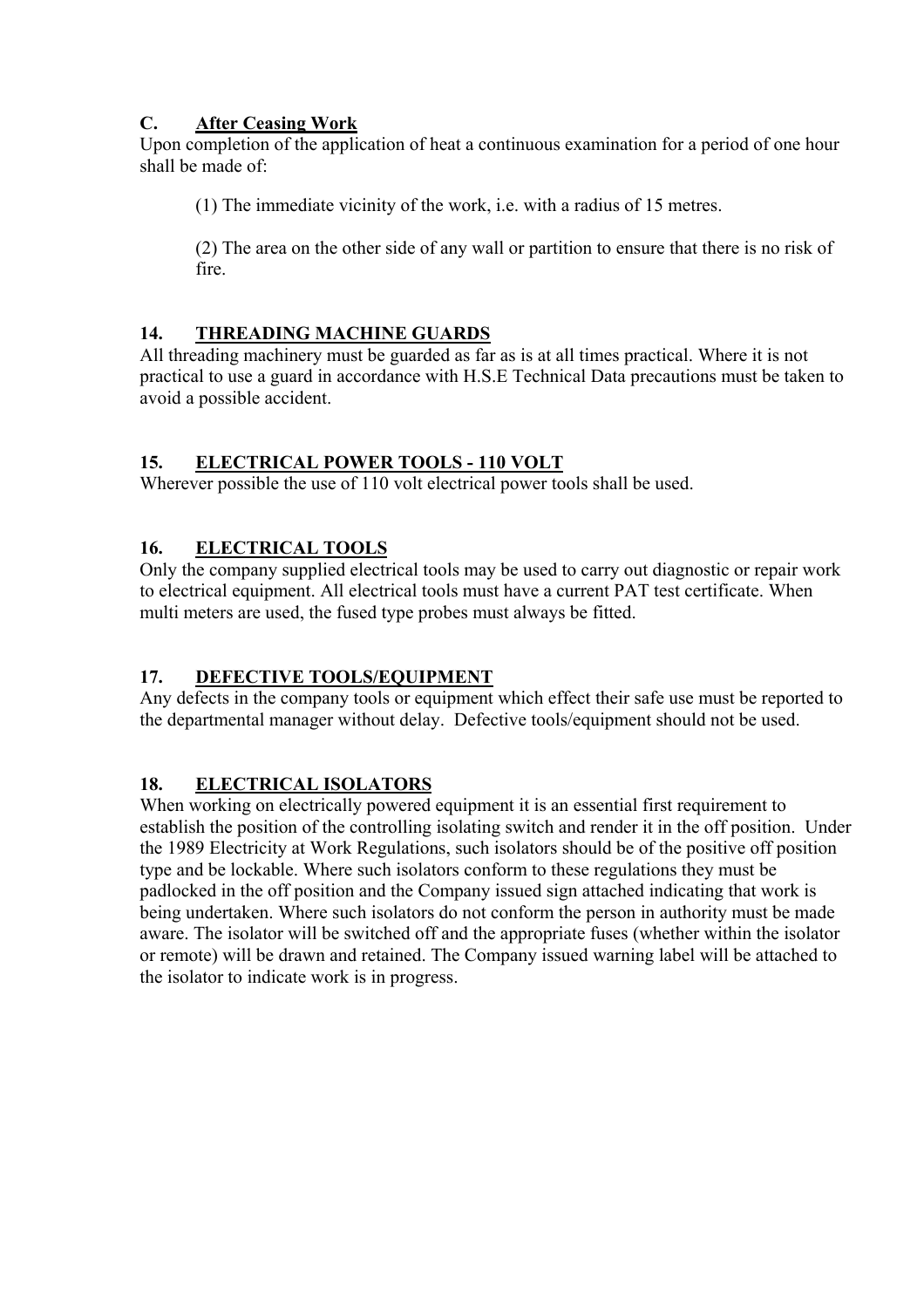#### **19 LIVE ELECTRICAL EQUIPMENT - ADVISE CUSTOMER BEFORE WORKING**

Before attempting to work on live electrical equipment it is essential to advise the person in authority as to the nature of and reason for the work. He should be asked to provide a person to be present whilst working with live equipment is in progress, so that in the event of an accident he can take effective steps to render the equipment safe and call assistance. This will generally require an explanation, to that person, prior to starting work, where the isolator is and how to switch it off.

Under NO CIRCUMSTANCES is it permissible for a service engineer to work with live electrical equipment ALONE.

# **20. LIVE ELECTRICAL EQUIPMENT - WORKING METHOD**

It is frequently necessary to work on electrical equipment in the live state, in order to carry out fault finding and testing. In such circumstances the appropriate isolator will be switched on, but must have the company issued warning label attached to indicate work is in progress. Before opening any electrical equipment covers, make sure there is adequate space to be able to undertake work safely. This requirement is generally that there shall be clear height of not less than 7 ft. and a clear width from any live conductor of 3 ft. in the area in which the service engineer will be positioned. Where these clearances cannot be met by moving temporarily stored items, the person in authority should be notified. If no immediate action can be taken to improve the situation, work may only proceed if in the service engineers' judgement, he can work in complete safety.

# **21. ELECTRICAL CONNECTIONS**

All electrical connections made to equipment supplied and/or fitted by Marshall Brewson must comply with the "Electricity At Work Regulations 1989" and the latest edition of the I.E.E. Regulations.

# **22. AIR PRESSURE SYSTEMS**

Ensure the complete system is depressurised as appropriate. Switch off the compressor(s), other equipment and disable the electrical isolator(s).

# **23. PRESSURE SYSTEMS REGULATIONS**

No deviation/alteration will be permitted to an approved scheme without prior written authority from the authorising engineer.

# **24. TESTING AFTER WORK**

The testing of equipment after service, repair or installation shall be such as to adequately prove that it functions correctly and is free from defects such as air or oil leaks. Any defects which are shown up by this test must be rectified.